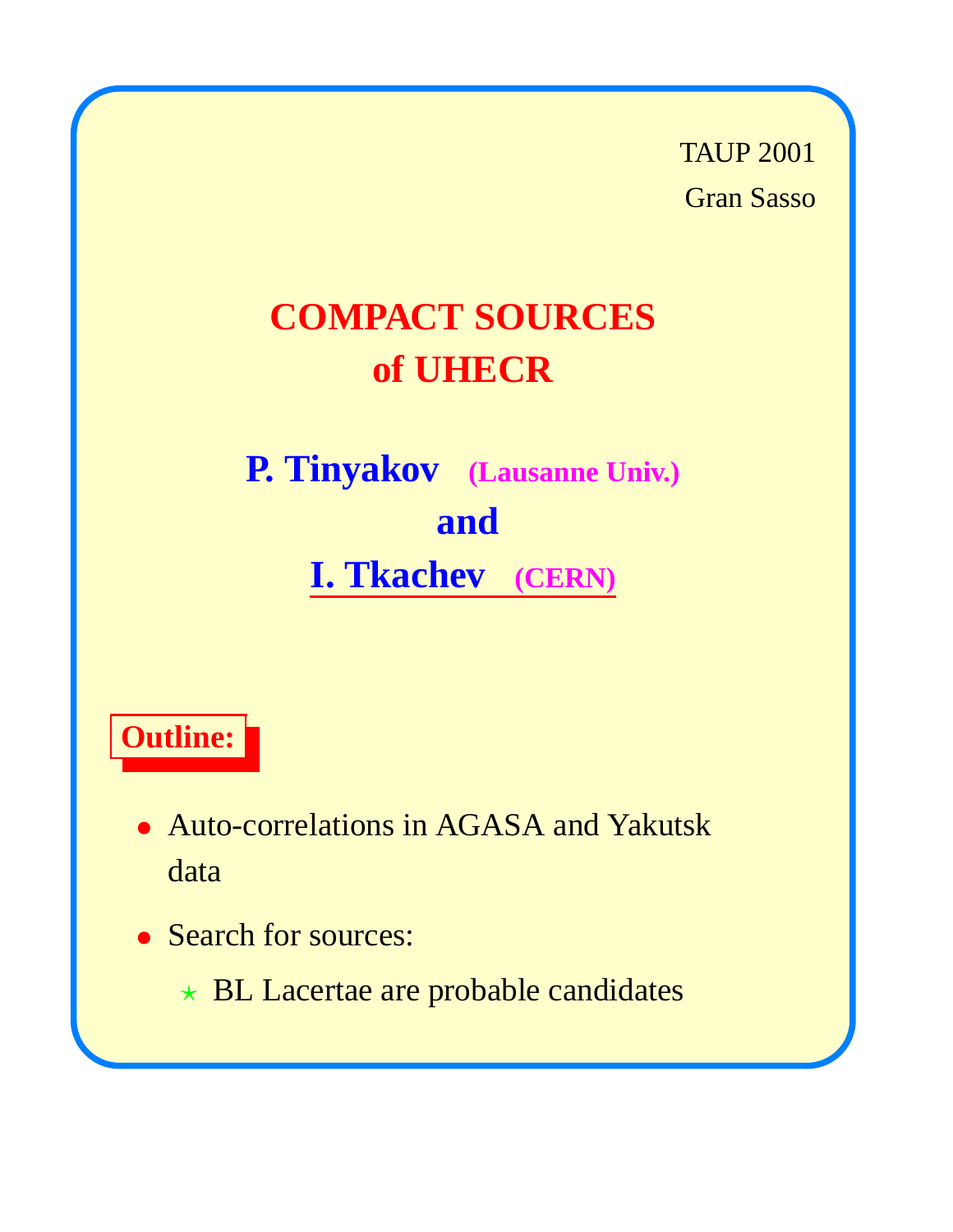#### **Clustering of UHECR:**

• 4 directions (clusters) are identified as "significant" in the world data set of cosmic rays with energies  $^{19}$  eV.

N.N. Efimov, A.A. Mikhailov, Astropart.Phys. **2** (1994) 329

- 47 AGASA events with energies  $E > 4 \times 10^{19}$  eV form 1 triplet and 3 doublets within  $2.5^{\circ}$ ; the chance probability  $< 1\%$ . M. Takeda et al., Ap.J. **522** (1999) 225
- 2 triplets and 6 doublets at  $3^\circ$  in the world data set of 92 events with energy  $E>4\times 10^{19}$  eV; the chance probability  $\sim 1\%$ .

Y. Uchihori et al., Astropart. Phys **13** (2000) 151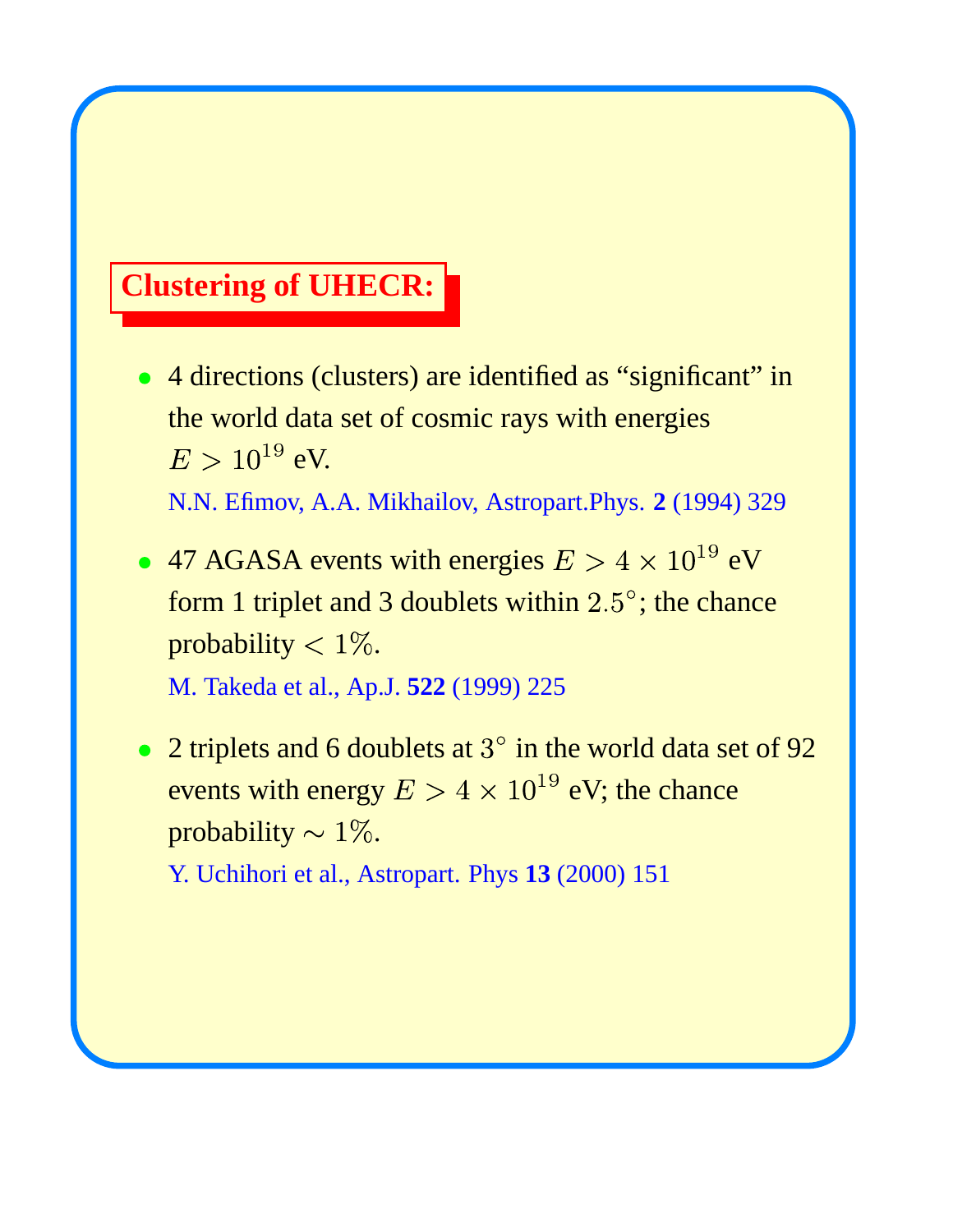

• Count events  $N_i$  in binning of arrival directions for the real data and for a large set of Monte-Carlo simulations.

**Derive:**

$$
\frac{N_i-N_i^{\rm MC}}{\sigma_i}
$$

 $\star$  Probability  $P(\delta)$  of the excess in the first bin ( $\delta$  is the bin size)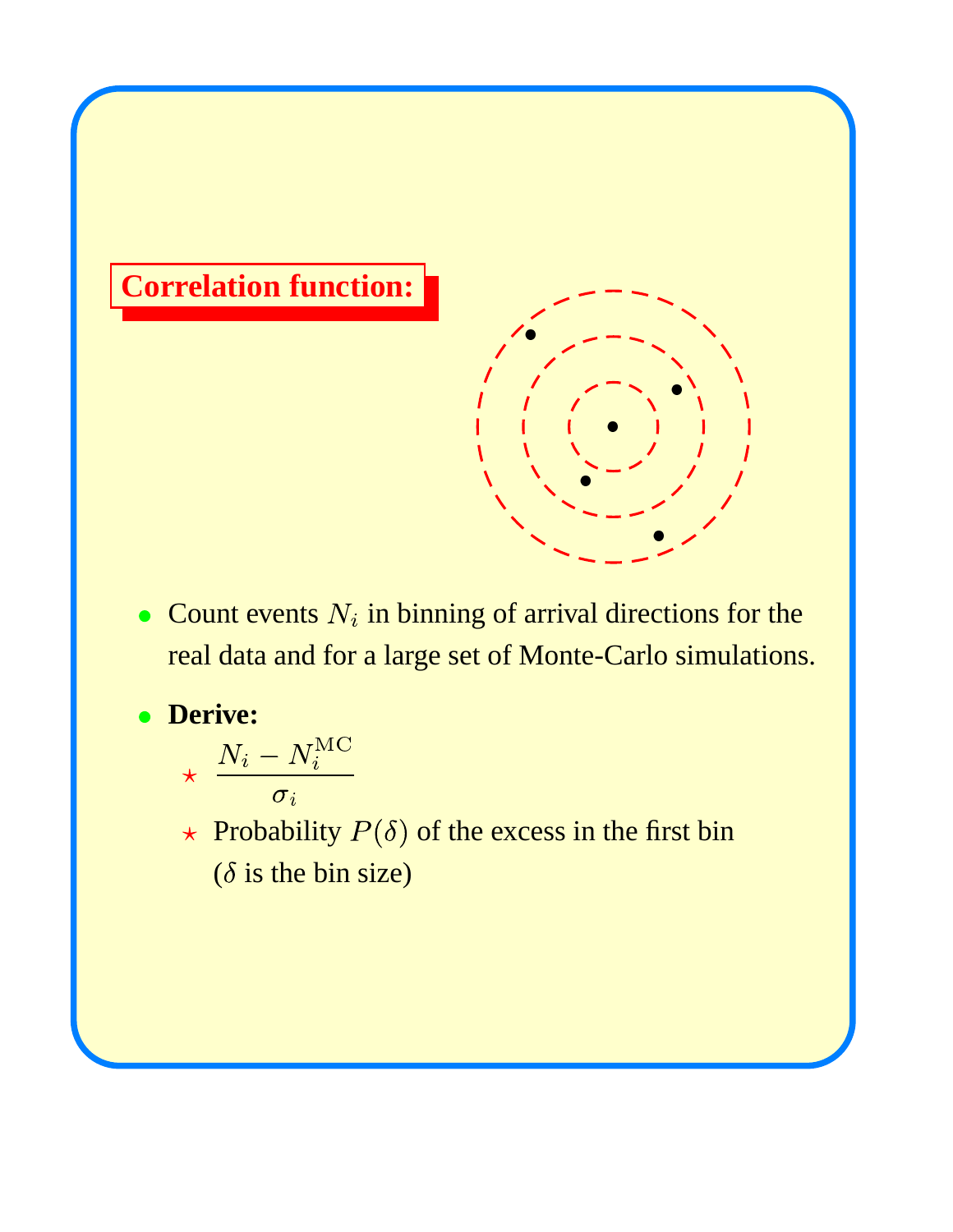



Auto-correlation functions for

AGASA events with  $E > 4.8 \times 10^{19}$  eV and Yakutsk events with  $E > 2.4 \times 10^{19}$  eV.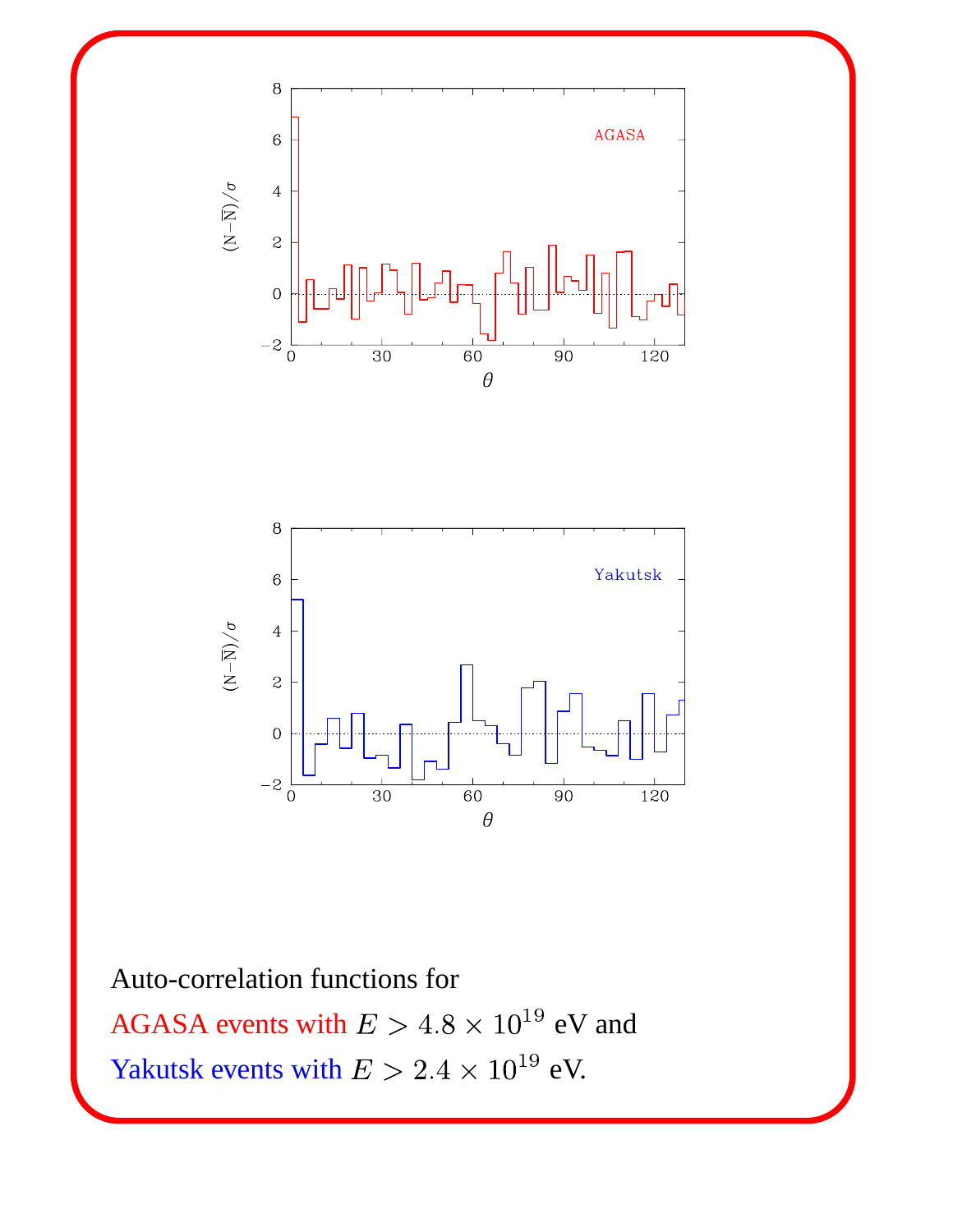## **The energy cut:**

It should be chosen so as to maximize the signal.

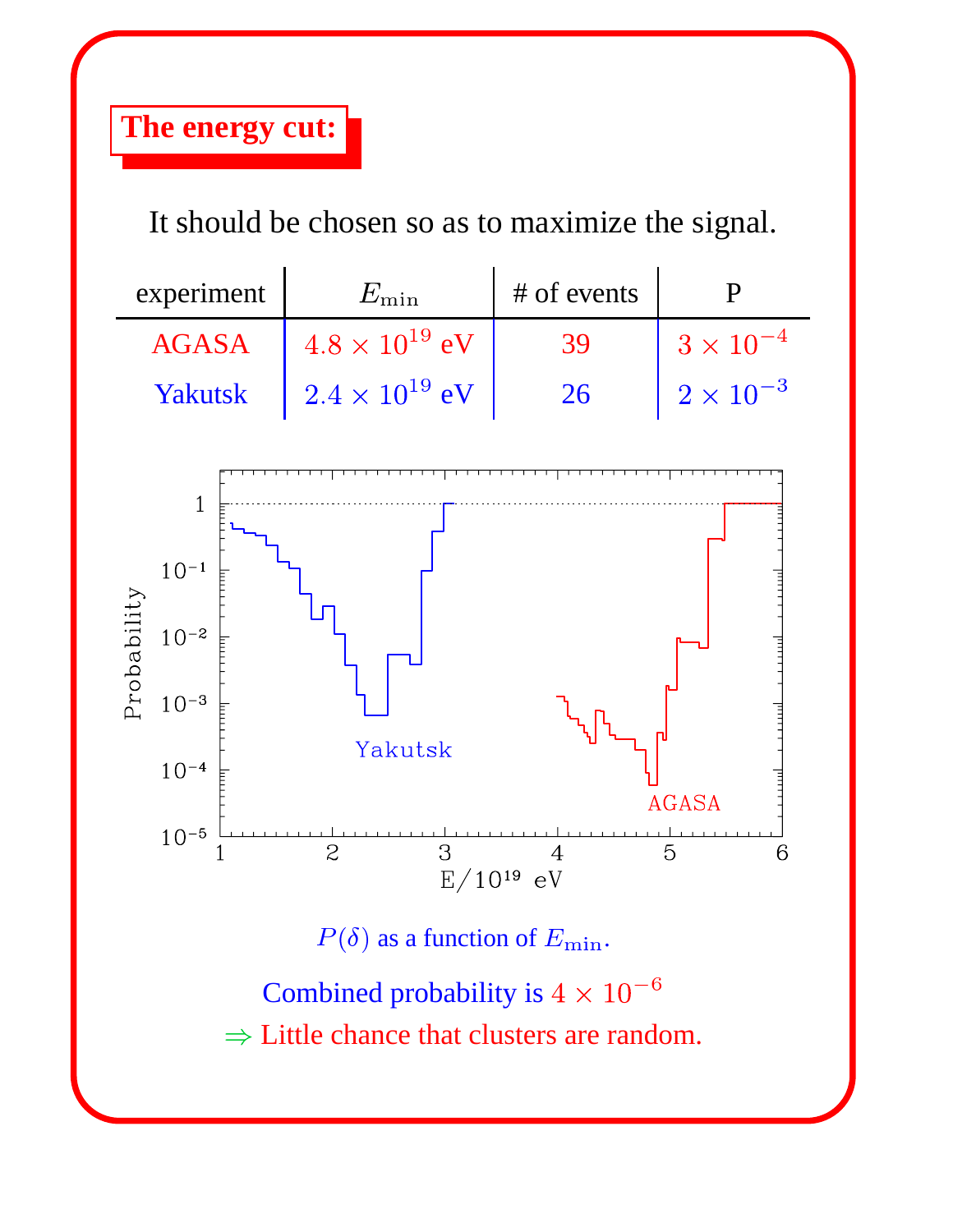## **SEARCH FOR SOURCES**

- Best chances to find sources are with the set of events having large auto-correlations.
- From clustering one expects *several hundred* sources *in total* provided they are of similar luminosity [Dubovsky, Tinyakov, I.T., PRL 85(2000) 1154]
- Possible correlations with astrophysical objects galactic and extragalactic — were considered before:
	- Takeda et al., ApJ **522** (1999) 225
	- Uchihori et al., Astropart.Phys. **13** (2000) 151
	- Elbert, Sommers, ApJ **441** (1995) 151
	- Farrar, Bierman, PRL **81** (1998) 3579
	- $\star$  Virmani et al., astro-ph/0010235
	- $\star$  Sigl et al., astro-ph/0008363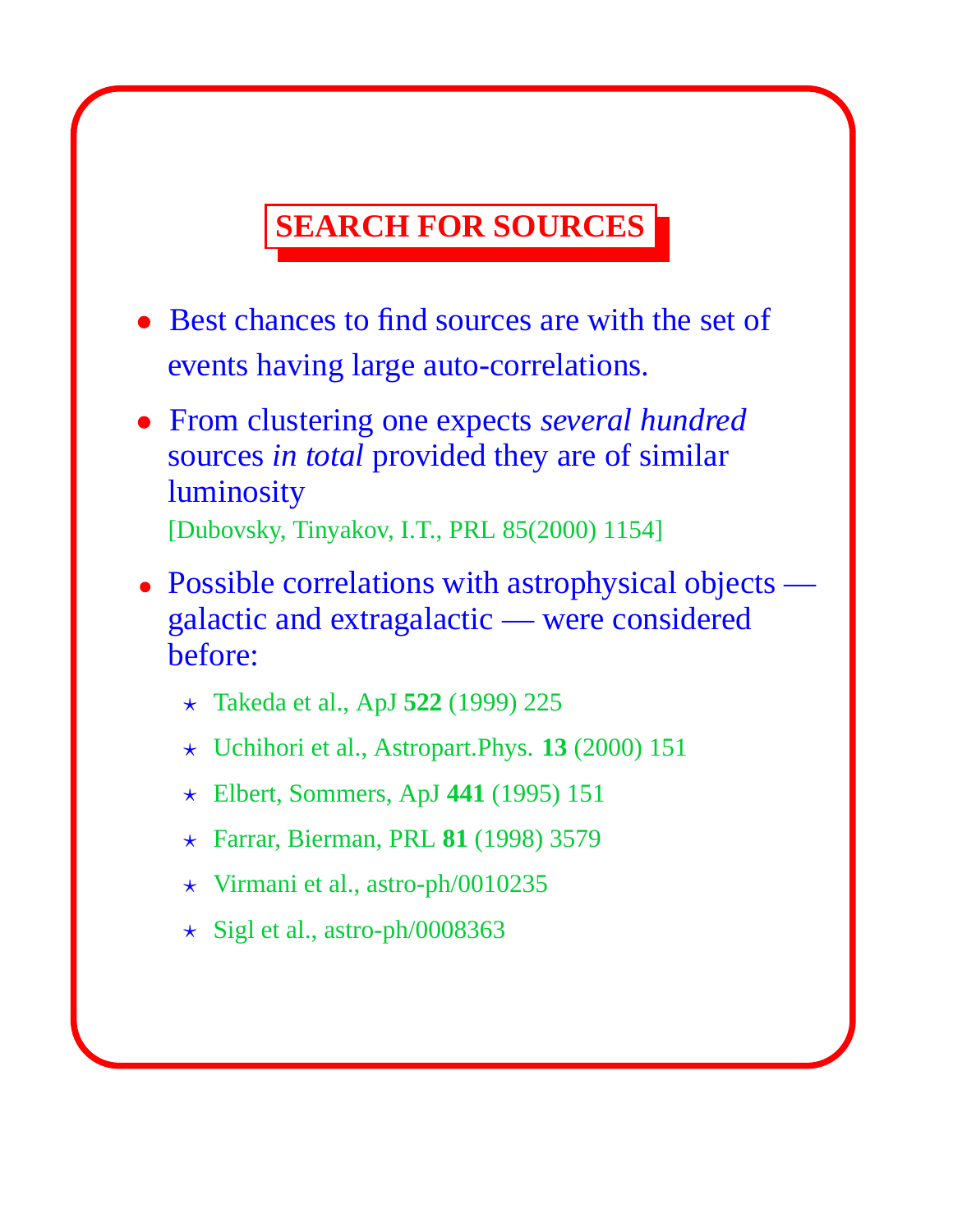

- Should select AGNs with jets directed along the line of sight (blazars).
- BL Lacertae : subclass of blazars with weak emission lines.
- In a world **without** GZK cut-off distance to the source should not be limited
- Most recent catalog contains 306 BL Lacs.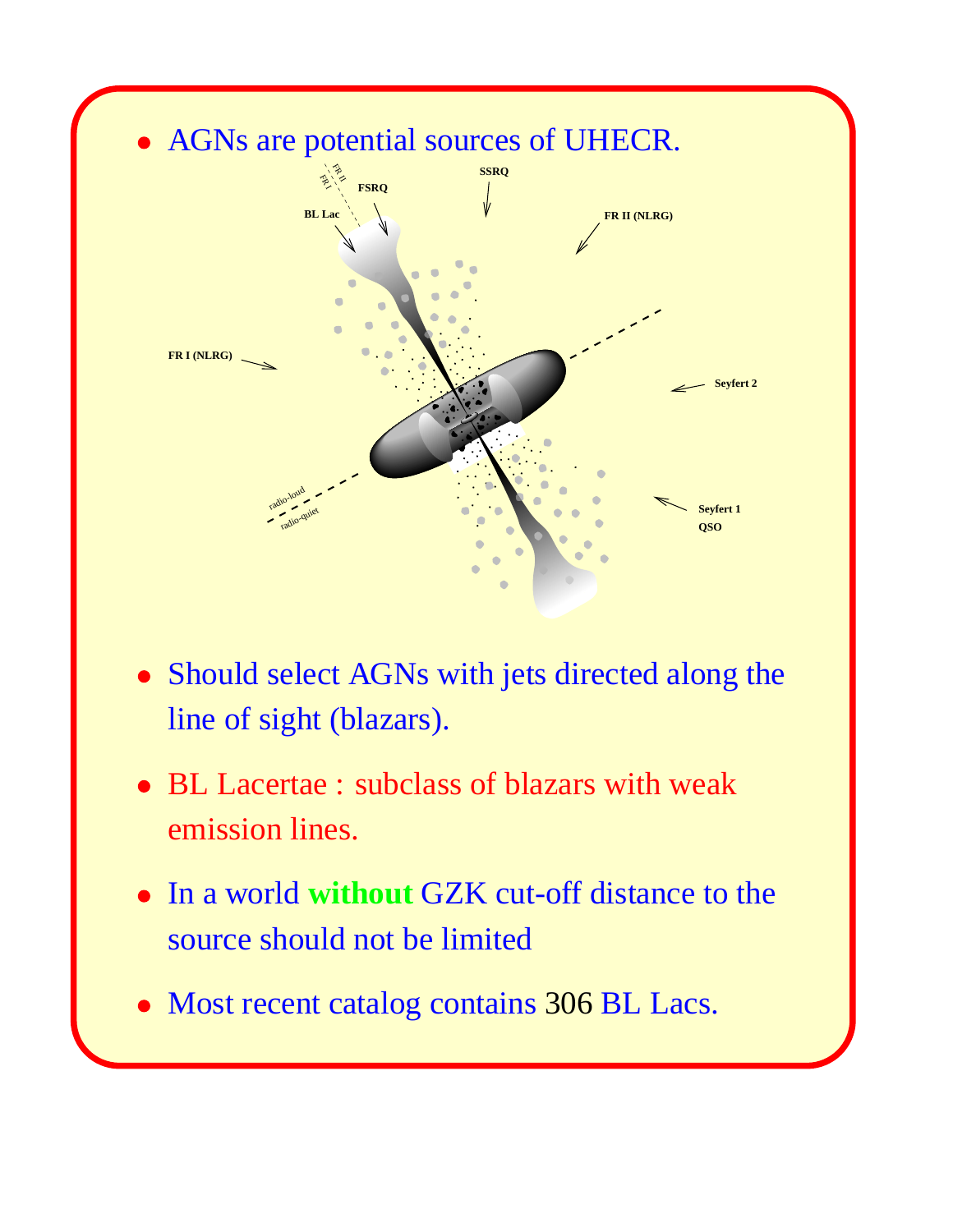

 $P(\delta)$  for combined Yakutsk and AGASA set (65 events) and 22 brightest BL Lacs. Cuts:

> $z > 0.1$ or unknown

 $mag < 18$ 

 $F_6 > 0.17$  Jy

Dotted line: simulated signal from 9 sources assuming angular resolution of 1.8°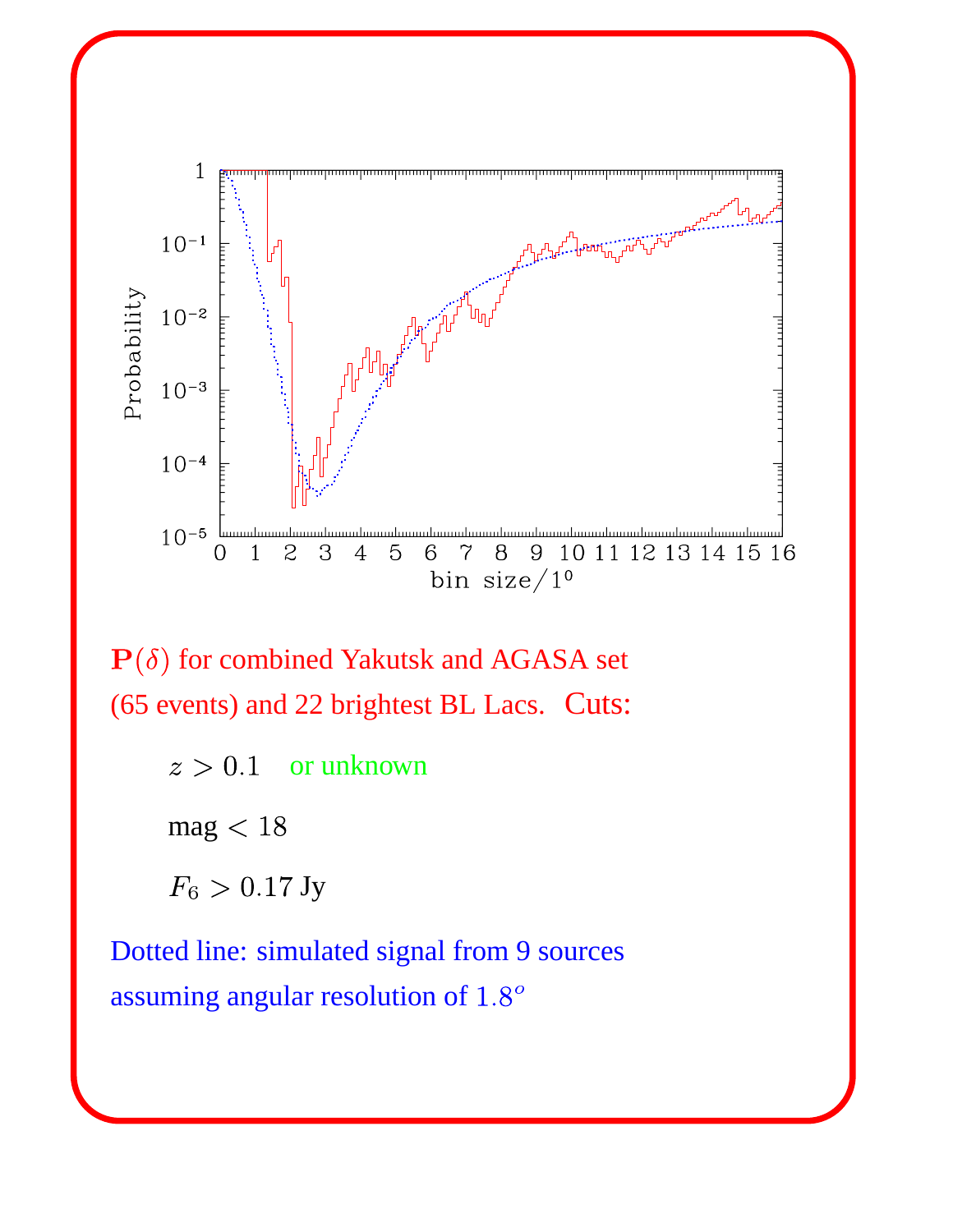#### **Possible caviats:**

- Incompleteness of the BL Lac catalog NOT IMPORTANT !
- Autocorrelations in UHECR set We verified that the result does not change if we use MC sets with the same amount of autocorrelations as real data
- Cuts

We found penalty which should be assigned for the adjustment of cuts

$$
p_{\rm cor} \approx 5 \times p^{0.9}
$$

The final answer assuming penalty

$$
p_{\rm cor}<2\times10^{-4}
$$